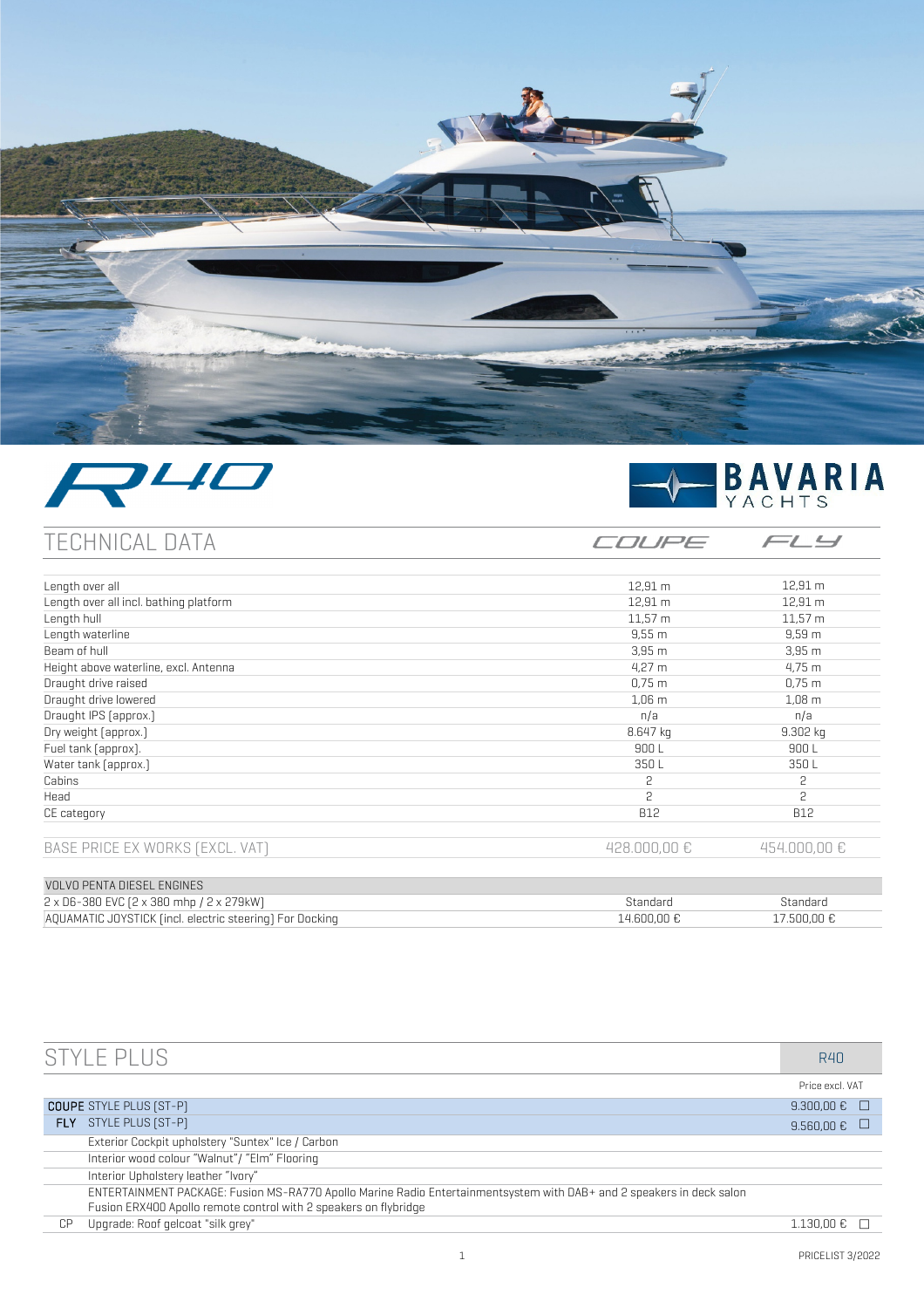|            | PACKAGES                                                                                                                                                                                                                                                                          | R40                  |        |
|------------|-----------------------------------------------------------------------------------------------------------------------------------------------------------------------------------------------------------------------------------------------------------------------------------|----------------------|--------|
|            |                                                                                                                                                                                                                                                                                   | Price excl. VAT      |        |
|            | COUPE Smart Power [SP]                                                                                                                                                                                                                                                            | $9.990,00 \in □$     |        |
| <b>FLY</b> | Smart Power (SP)                                                                                                                                                                                                                                                                  | $10.540,00 \in \Box$ |        |
|            | Refrigerator, 50 L in separate GRP unit under cockpit stairs, 12 V (not in combination with Ice-Maker); Bennett electric trim tabs; Bow<br>thruster [100 kgf], electric incl. operating battery; Mooring kit [6 small fenders, 4 mooring lines]; Search light with remote control |                      |        |
|            | Upgrade Smart Power: Ice-Maker in separate GRP unit under Cockpit stairs, 12 V (instead of 50 L Refrigerator)                                                                                                                                                                     | 790,00€              | $\Box$ |
|            | Comfort [C]                                                                                                                                                                                                                                                                       | 11.300,00 €          | $\Box$ |
|            | Exterior lighting package [incl. underwater-, step-, aft docking lights- and Side decks lighting]; Luxury cold foam mattresses with<br>memory top, two double beds; Camper cover; Light package interior; Venetian blinds in cabins, salon and bathrooms                          |                      |        |
|            | Upgrade Comfort: Luxury cold foam mattresses with memory top, one double and two single berths<br>[in combination with option scissor berths]                                                                                                                                     | 540,00 € □           |        |
|            | Navigation Package [NAV]                                                                                                                                                                                                                                                          |                      |        |
|            | "Advanced"                                                                                                                                                                                                                                                                        | 11.540,00 €          | $\Box$ |
|            | 2 x Simrad NSS evo3S 9" Multifunction Display with integrated GoFree™ Wi-Fi; all-weather touch screen and expanded keypad on main                                                                                                                                                 |                      |        |
|            | helm station                                                                                                                                                                                                                                                                      |                      |        |
|            | Simrad RS40 VHF with in built AIS Receiver + Simrad HS40 wireless handset                                                                                                                                                                                                         |                      |        |
|            | Autopilot with heading compass                                                                                                                                                                                                                                                    |                      |        |
|            | Aft docking camera                                                                                                                                                                                                                                                                |                      |        |
| <b>FIY</b> | "Advanced" (in addition to "Advanced" Package)                                                                                                                                                                                                                                    | 17.120,00 € □        |        |
|            | 2 x Simrad NSS evo3S 9" Multifunction Display with integrated GoFree™ Wi-Fi; all-weather touch screen and expanded keypad on flybridge                                                                                                                                            |                      |        |
|            | "Premium"                                                                                                                                                                                                                                                                         | 19.740,00 € □        |        |
|            | 2 x Simrad NSS evo3S 12" Multifunction Display with integrated GoFree™ Wi-Fi; all-weather touch screen and expanded keypad on                                                                                                                                                     |                      |        |
|            | main helm station                                                                                                                                                                                                                                                                 |                      |        |
|            | Simrad RS40 VHF with in built AIS Receiver + Simrad HS40 wireless handset                                                                                                                                                                                                         |                      |        |
|            | Autopilot with heading compass                                                                                                                                                                                                                                                    |                      |        |
|            | Aft docking camera                                                                                                                                                                                                                                                                |                      |        |
|            | Simrad 4G Broadband Radar                                                                                                                                                                                                                                                         |                      |        |
| <b>FLY</b> | "Premium" (in addition to "Premium" Package)                                                                                                                                                                                                                                      | 27.290.00 € □        |        |

2 x Simrad NSS evo3S 12" Multifunction Display with integrated GoFree™ Wi-Fi; all-weather touch screen and expanded keypad on flybridge

|                                                                                                                        |                 |        | <b>R40</b> |
|------------------------------------------------------------------------------------------------------------------------|-----------------|--------|------------|
| INDIVIDUAL OPTIONS                                                                                                     | Price excl. VAT |        |            |
| <b>Bow</b>                                                                                                             |                 |        |            |
| Bow thruster (100 kgf), electric incl. operating battery                                                               | 5.420,00 €      | П      | SP         |
| Deck flooring                                                                                                          |                 |        |            |
| Teak on side deck                                                                                                      | 8.460,00 €      | П      |            |
| FLY Teak on flydeck                                                                                                    | 3.150,00 €      | $\Box$ |            |
| Esthec on cockpit floor                                                                                                | 1.780,00 €      | $\Box$ |            |
| Esthec on side deck                                                                                                    | 9.300,00€       | $\Box$ |            |
| FLY Esthec on flybridge                                                                                                | 3.300,00 €      | П      |            |
| Bathing platform                                                                                                       |                 |        |            |
| Bathing platform (Tenderlift), electro hydraulic lowerable with teak (maximum Dingy allowance 250 kg)                  | 18.800,00 €     | $\Box$ |            |
| Bathing platform [Tenderlift], electro hydraulic lowerable with Esthec Composite decking material "Classic" or "Trend" | 19.300,00 €     | П      |            |
| Gangway, manual mounted and folded [stows in aft cockpit seat]                                                         | 1.390.00 €      | $\Box$ |            |
| <b>Deck</b>                                                                                                            |                 |        |            |
| Mooring kit [6 small fenders, 4 mooring lines and 2 hidden stainless steel fender holders]                             | 620,00€         | □      | SP         |
| External sun protection black mesh [windscreen and forward salon side windows]                                         | 2.350,00 €      | П      |            |
| Sun pad upholstery, with foldable backrest incl. Bimini on foredeck                                                    | 4.290,00 €      | $\Box$ |            |
| Cup holders, stainless steel on foredeck                                                                               | 190,00€         | □      |            |
| Sun Galley / Wetbar                                                                                                    |                 |        |            |
| BBQ electric Grill + Sink with hot and cold water at stern                                                             | 5.570,00 €      | П      |            |
| Ice-Maker in separate GRP unit under Cockpit stairs, 12 V (not in combination with Refrigerator)                       | 2.310,00 €      | $\Box$ | $U-SP$     |
| Refrigerator, 50 L in separate GRP unit under cockpit stairs, 12 V (not in combination with Ice-Maker)                 | 1.940.00 €      | $\Box$ | SP         |
| Cockpit                                                                                                                |                 |        |            |
| CP Exterior upholstery "Suntex"                                                                                        | 990,00€         | □      | $ST-P$     |
| FLY Exterior upholstery "Suntex"                                                                                       | 1.300,00 €      | П      | $ST-P$     |
| Exterior light package [including underwater-, step-, aft docking lights- and side deck lighting]                      | 2.990,00 €      | П      | C          |
| High quality cockpit table with folding flaps, manually lowerable legs                                                 | 3.410,00 €      | $\Box$ |            |
| CP Aft cockpit fabric electric sunroof [instead of standard qlass skylight]                                            | 8.950,00 €      | □      |            |
| Flybridge [only R40 FLY]                                                                                               |                 |        |            |
| FLY Flybridge fridge drawer 20I, stainless steel                                                                       | 1.160,00 €      | П      |            |
| FLY Bimini flybridge                                                                                                   | 3.990,00 €      | П      |            |
| FLY Bimini flybridge incl. LED overhead lighting                                                                       | 4.990,00 €      | П      |            |
| FLY High quality flybridge table with folding flaps, manually lowerable legs and infill cushions for sun pad           | 3.050,00 €      | П      |            |
| Anchoring                                                                                                              |                 |        |            |
| Electrical windlass incl. remote control with chain counter in anchor locker                                           | 1.500,00 €      | □      |            |
| Wireless remote control for windless with chain counter (only with windlass, electric)                                 | 1.200,00 €      | $\Box$ |            |
| Delta Anchor, 16 kg, 50 m chain, galvanized                                                                            | 690,00€         | □      |            |
| Delta Anchor, 16 kg, 50 m chain, stainless steel                                                                       | 2.900,00 €      | $\Box$ |            |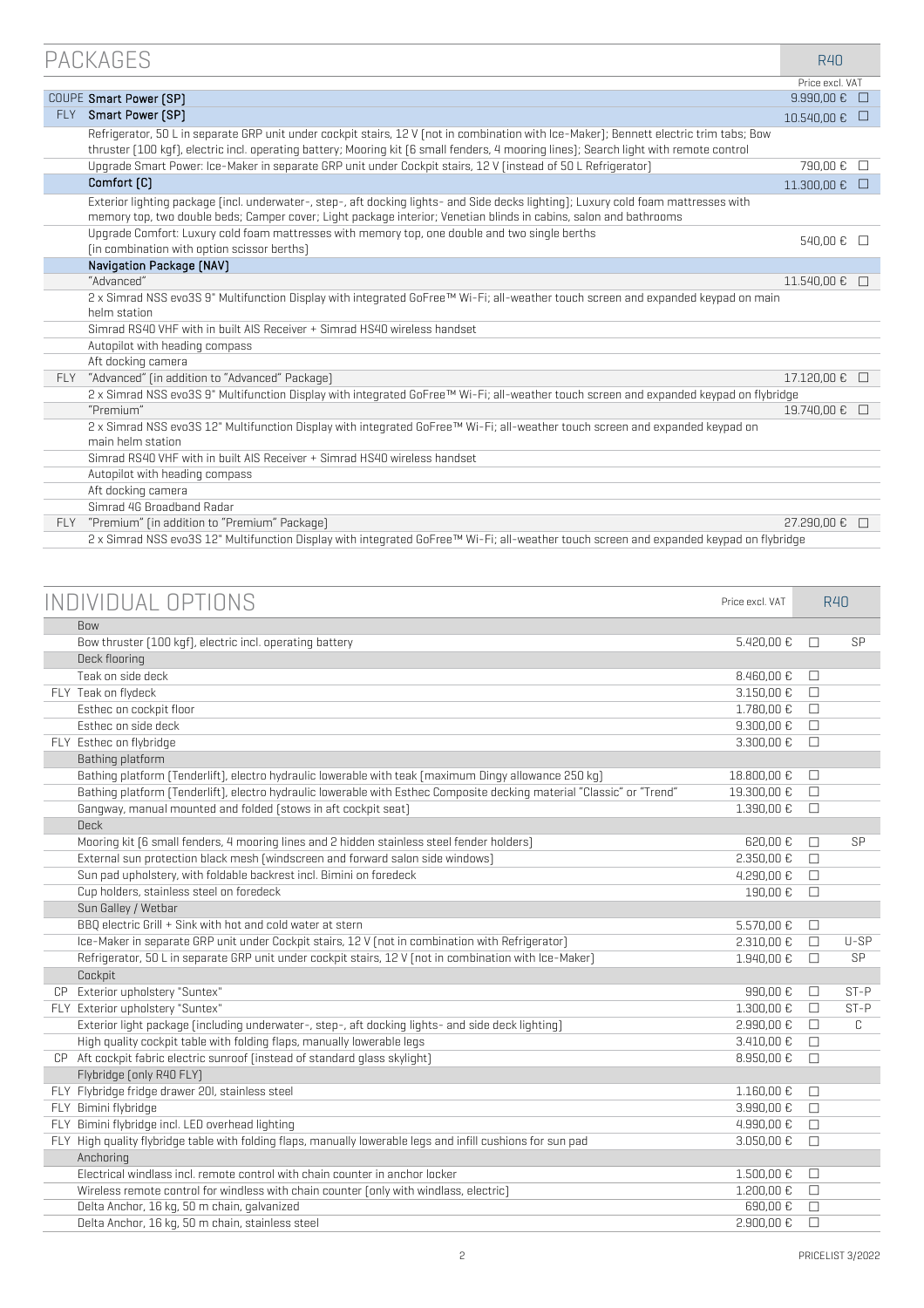| INDIVIDUAL OPTIONS                                                                                                                                                        | Price excl. VAT |        | R40     |
|---------------------------------------------------------------------------------------------------------------------------------------------------------------------------|-----------------|--------|---------|
| Hood                                                                                                                                                                      |                 |        |         |
| Camper cover                                                                                                                                                              | 2.780,00€       | □      | C       |
| FLY Flybridge cover                                                                                                                                                       | 2.310,00 €      | $\Box$ |         |
| Wood                                                                                                                                                                      |                 |        |         |
| Wood color "Walnut"                                                                                                                                                       | 3.100,00 €      | □      | $ST-P$  |
| Floor "Elm"                                                                                                                                                               | 1.140,00 €      | П      | $ST-P$  |
| Decksalon                                                                                                                                                                 |                 |        |         |
| Upholstery in artificial leather                                                                                                                                          | 1.200,00 €      | □      |         |
| Upholstery in leather                                                                                                                                                     | 4.150,00 €      | $\Box$ | $ST-P$  |
| Manually lowerable table with extending flaps for settee with infill cushions - bunk conversion                                                                           | 1.475,00 €      | $\Box$ |         |
| Sliding side window, port                                                                                                                                                 | 580,00 €        | $\Box$ |         |
| Curtain for patio door                                                                                                                                                    | 860,00€         | $\Box$ |         |
| Galley                                                                                                                                                                    |                 |        |         |
| 2 burner gas cook top                                                                                                                                                     | 1.190,00 €      | $\Box$ |         |
| Microwave with grill, 230V                                                                                                                                                | 690,00€         | $\Box$ |         |
| Microwave preparation, 110V                                                                                                                                               | 380,00 €        | $\Box$ |         |
| 230 V Fisher and Paykel Drawer Dishwasher <i>[only in combination with grey water tank 120 Lj</i>                                                                         | 2.090,00 €      | $\Box$ |         |
| 110 V Fisher and Paykel Drawer Dishwasher- Preparation 110 V [only in combination with grey water tank 120 L]                                                             | 530,00 €        | $\Box$ |         |
| Cabins                                                                                                                                                                    |                 |        |         |
| Luxury cold foam mattresses with memory top, two double beds                                                                                                              | 1.530,00 €      | □      | C       |
| Luxury cold foam mattresses with memory top, one double and two single scissor berths                                                                                     |                 |        | $U - C$ |
| [in combination with scissor berth in forward cabin]                                                                                                                      | 2.090,00€       | □      |         |
| Safe in master cabin                                                                                                                                                      | 690,00€         | $\Box$ |         |
| Light package interior                                                                                                                                                    | 2.840,00 €      | $\Box$ | C       |
| Scissor berth in forward cabin                                                                                                                                            | 1.950,00 €      | $\Box$ |         |
| Venetian blinds in cabins, salon and bathrooms                                                                                                                            | 2.400,00 €      | П      | C       |
| Climate control (Heating and air-conditioning are not combinable)                                                                                                         |                 |        |         |
| Hot air heating, 5,5 kW, 1 Unit for salon, foreship cabin and aft cabin                                                                                                   | $4.900,00 \in$  | □      |         |
| Air Conditioner, Reverse Cycle, 28.000 BTU, 4 Units for salon, foreship cabin, aft cabin and deck salon, incl. 2nd shore power,                                           |                 |        |         |
| 230V [only with generator]                                                                                                                                                | 27.200,00 €     | П      |         |
| Air Conditioner, Reverse Cycle, 40.000 BTU, 4 Units for salon, foreship cabin, aft cabin and deck salon, incl. 2nd shore power,<br>230V / 110V [only with generator]      | 28.700,00 €     | □      |         |
| Air Conditioner, Reverse Cycle, 46.000 BTU, 4 Units for salon, foreship cabin, aft cabin and deck salon, incl. 2nd shore power,<br>230V [only with generator 12 kW]       | 30.300,00 €     | $\Box$ |         |
| Multimedia                                                                                                                                                                |                 |        |         |
| <b>FNTFRTAINMENT PACKAGE:</b>                                                                                                                                             |                 |        | $ST-P$  |
| Fusion MS-RA770 Apollo Marine Radio Entertainmentsystem with DAB+ and 2 speakers in deck salon                                                                            | 2.260,00 €      | $\Box$ |         |
| Fusion ERX400 Apollo remote control with 2 speakers on flybridge                                                                                                          |                 |        |         |
| FNTFRTAINMENT PACKAGF "OWNER":                                                                                                                                            | 2.060,00 €      | □      |         |
| Fusion MS-RA210 Entertainment System with DAB+ and 2 speakers in foreship cabin                                                                                           |                 |        |         |
| TV preparation in deck salon, incl. locking swing arm bracket [without TV, only preparation for 12 V], cabling digital + analog,<br>incl. antenna                         | 790,00 € □      |        |         |
| TV preparations in master cabin and forward cabin [without TV, only preparation for 12V], cabling digital + analog, incl.                                                 | 1.260,00 € □    |        |         |
| antenna                                                                                                                                                                   |                 |        |         |
| Water system                                                                                                                                                              |                 |        |         |
| Grey water tank 120 L                                                                                                                                                     | 2.630,00 €      | $\Box$ |         |
| Propulsion                                                                                                                                                                |                 |        |         |
| Water in Fuel-Kit [additional water sensor in fuel filter with alarm]                                                                                                     | 590,00€         | □      |         |
| CP Bennett electric trim tabs                                                                                                                                             | 2.470,00 €      | $\Box$ | SP      |
| FLY Bennett electric trim tabs                                                                                                                                            | 3.050,00€       | $\Box$ | SP      |
| Electric system 110 V                                                                                                                                                     |                 |        |         |
| 110 V Diesel generator, 11 kW maximum output                                                                                                                              | 31.400,00 €     | $\Box$ |         |
| 110 V Inverter 2000 W [true sine wave] [not in combination with generator]                                                                                                | 2.840,00 €      | $\Box$ |         |
| 110 V Shore power supply 110V                                                                                                                                             | 4.090,00 €      | $\Box$ |         |
| Electric system 230 V                                                                                                                                                     |                 |        |         |
| 230 V Diesel generator, 8 kW maximum output                                                                                                                               | 24.360,00 €     | □      |         |
| 230 V Diesel generator, 12 kW maximum output                                                                                                                              | 30.500,00 €     | $\Box$ |         |
| 230 V Inverter 2500 W [true sine wave] [not in combination with generator]                                                                                                | 2.840,00 €      | $\Box$ |         |
| Navigation                                                                                                                                                                |                 |        |         |
| Glomex 4G Plus antenna                                                                                                                                                    | 1.470,00 €      | □      |         |
| Search light with remote control                                                                                                                                          | 1.320,00 €      | $\Box$ | SP      |
| Shipment                                                                                                                                                                  |                 |        |         |
| Steel cradle for oversea transport                                                                                                                                        | 5.780,00 €      | □      |         |
| Shrink wrapping                                                                                                                                                           | 1.230,00 €      | П      |         |
| $C =$ Comfort: II-C = Ungrade Comfort: SP = Smart Power: II-SP = Ungrade Smart Power: CP = Couné: ELY = Elvhridge: i.c.w = in combination with: ST-P = Style Plus Package |                 |        |         |

C = Comfort; U-C = Upgrade Comfort; SP = Smart Power; U-SP = Upgrade Smart Power; CP= Coupé; FLY= Flybridge; i.c.w = in combination with; ST-P = Style Plus Package